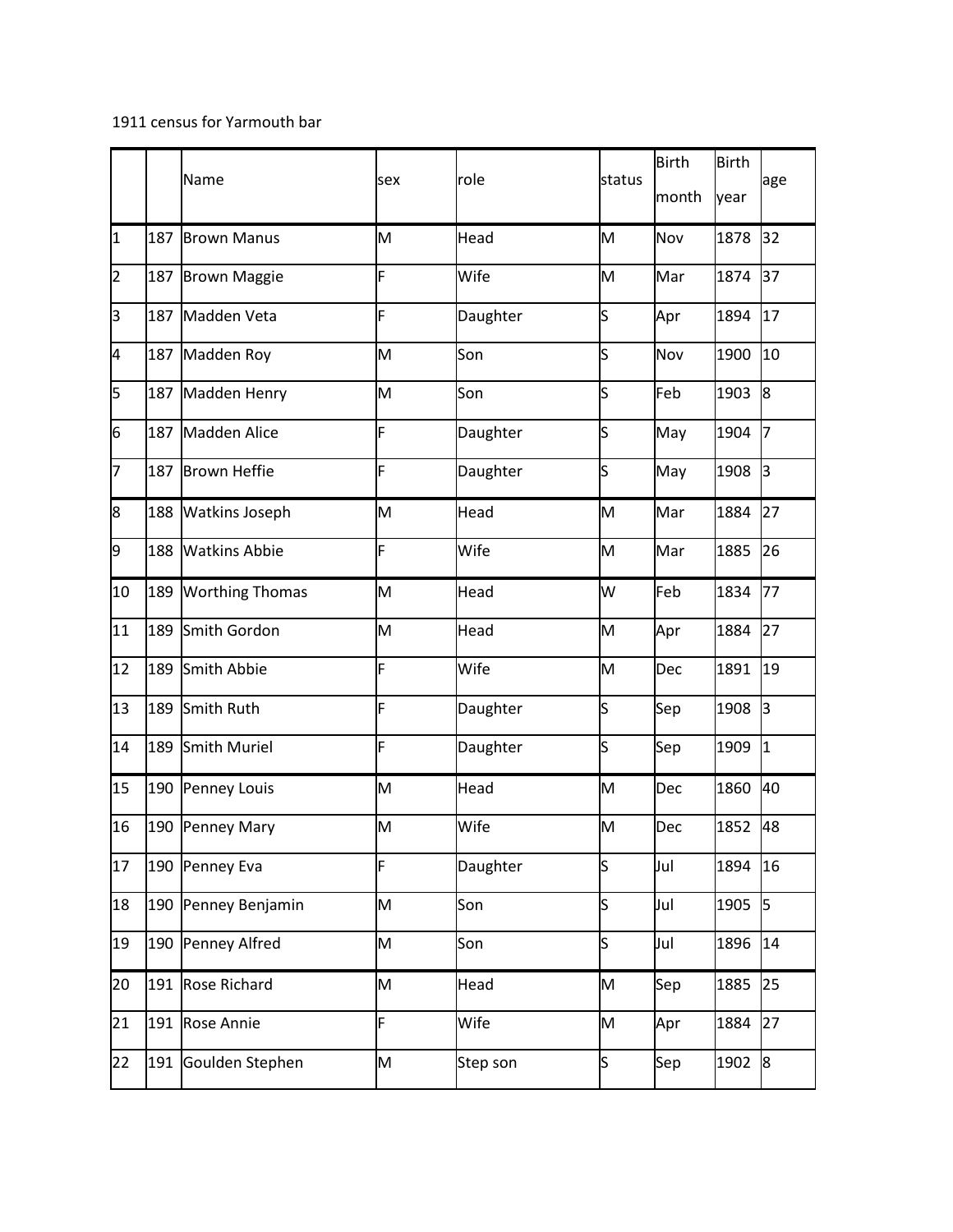| 23 | 191 | Goulden Betrice        | F | Step dtr      | S  | Oct | 1906 | <sup>4</sup> |
|----|-----|------------------------|---|---------------|----|-----|------|--------------|
| 24 | 191 | <b>Goulden Mary</b>    | F | Step dtr      | ls | Nov | 1907 | lз           |
| 25 | 191 | Goulden George         | M | Step son      | S  | Mar | 1910 | <sup>1</sup> |
| 26 | 191 | <b>Sharkie Mary</b>    | F | Mother-in-law | W  | Jun | 1834 | 76           |
| 27 | 192 | Stanwood Howard        |   | Head          | M  | Aug | 1874 | 36           |
| 28 | 192 | <b>Stanwood Teresa</b> | F | Wife          | M  | Aug | 1868 | 42           |
| 29 | 192 | Stanwood Robt          | M | Son           | S  | Aug | 1896 | 14           |
| 30 | 192 | <b>Stanwood Fannie</b> | F | Daughter      | ls | May | 1899 | 12           |
| 31 | 192 | <b>Stanwood George</b> | M | Son           | S  | Aug | 1901 | 9            |
| 32 | 192 | <b>Stanwood Samuel</b> | M | Son           | S  | Jan | 1904 | l7           |
| 33 | 192 | Stanwood Lottie        | F | Daughter      | S  | Aug | 1906 | 4            |
| 34 | 193 | <b>Stanwood David</b>  | M | Head          | M  | Jul | 1844 | 67           |
| 35 | 193 | Stanwood Letitia       | F | Wife          | M  | Nov | 1845 | 65           |
| 36 | 193 | Stanwood Letitia       | F | Mother-in-law | W  | Jun | 1810 | 91           |
| 37 | 194 | Abbot Ramey            | M | Head          | M  | May | 1876 | 35           |
| 38 |     | 194 Abbot Laura        | F | Wife          | M  | Nov | 1874 | 36           |
| 39 |     | 194 Abbot Harold       | M | Son           | S  | Aug | 1899 | 11           |
| 40 | 194 | Abbot Annie            | F | Daughter      | S  | Aug | 1900 | 10           |
| 41 | 194 | Abbot Joseph           | M | Son           | S  | Oct | 1902 | 8            |
| 42 | 194 | Abbot Isabella         | F | Daughter      | S  | Aug | 1907 | Iз           |
| 43 | 194 | Abbot Vesta            | F | Daughter      | s  | Dec | 1907 | 3            |
| 44 | 194 | <b>Abbot Lillie</b>    | F | Daughter      | S  | Jul | 1910 | 11/12        |
| 45 | 195 | Reynolds Joseph A.     | M | Head          | M  | May | 1854 | 57           |
| 46 | 195 | Reynolds Emma          | F | Wife          | M  | Jun | 1854 | 57           |
| 47 | 195 | Reynolds Bessie        | F | Daughter      | S  | Dec | 1890 | 20           |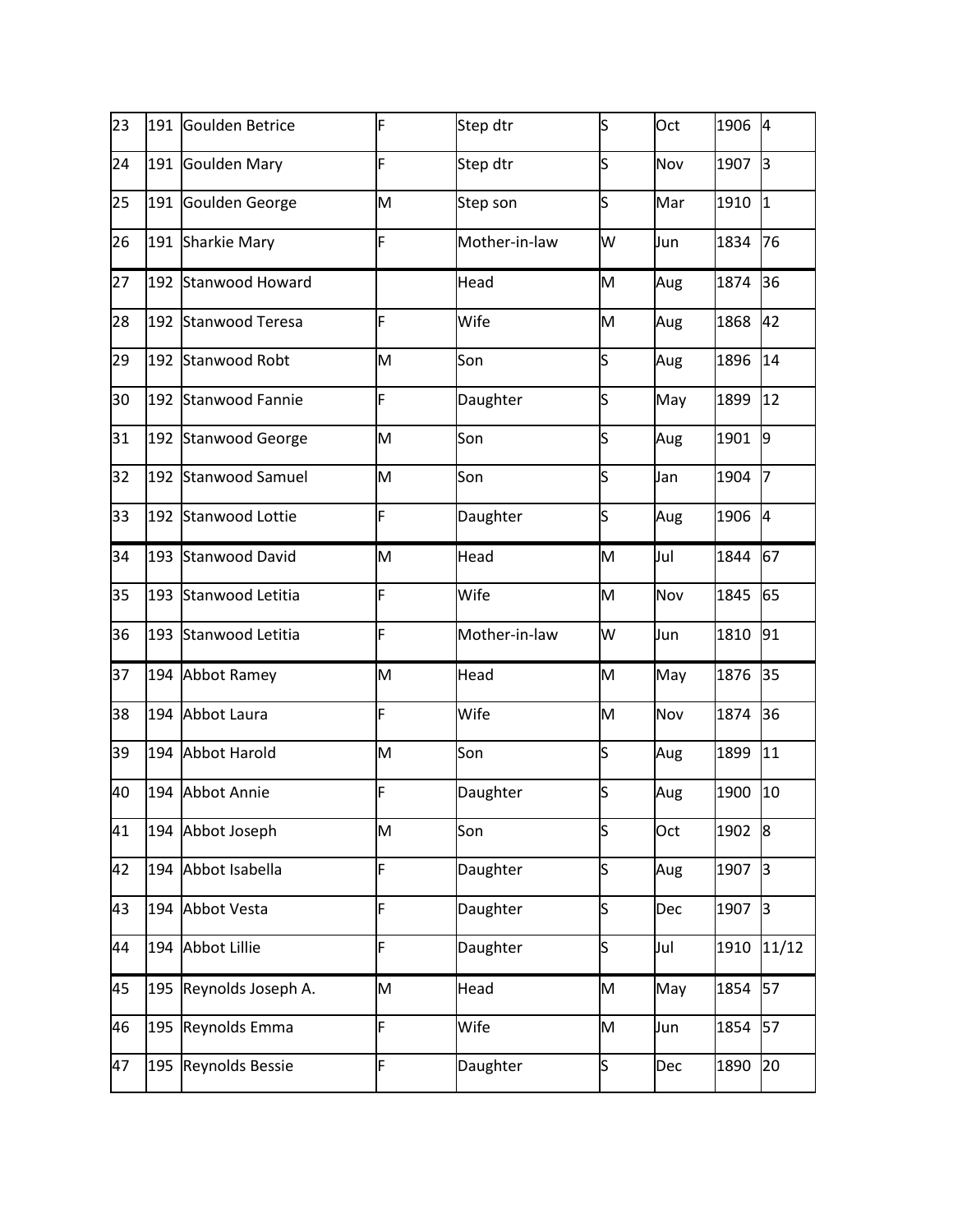| 48 | 195 | Smith Geo              | M | <b>Boarder</b> | M  | Sep | 1843 | 67   |
|----|-----|------------------------|---|----------------|----|-----|------|------|
| 49 | 195 | Smith Alica            | F | <b>Boarder</b> | M  | Apr | 1844 | 67   |
| 50 |     | 195 Smith Thomas E     | M | <b>Boarder</b> | ls | Sep | 1883 | 27   |
| 51 | 172 | Madden John A          | M | Head           | M  | Mar | 1857 | 54   |
| 52 | 172 | Madden Annie           | F | Wife           | M  | Apr | 1874 | 37   |
| 53 |     | 172 Madden Archie      | M | Son            | ls | May | 1904 | 17   |
| 54 |     | 173 McCleod Dorcas     | F | Head           | W  | Jun | 1857 | 54   |
| 55 |     | 173 McCleod John       | M | Son            | ls | Apr | 1896 | 15   |
| 56 |     | 174 Kinney Ernest      | M | Head           | M  | Oct | 1865 | 45   |
| 57 |     | 174 Kinney Marguerette | F | Wife           | M  | Aug | 1862 | 48   |
| 58 | 175 | Johnson Alice          | F | Head           | ls | Nov | 1872 | 38   |
| 59 |     | 176 Hunt Joseph        | M | Head           | M  | May | 1859 | 52   |
| 60 |     | 176 Hunt Eldora        | F | Wife           | M  | Feb | 1869 | 42   |
| 61 |     | 176 Hunt Stanford      | M | Son            | ls | Sep | 1888 | 21   |
| 62 |     | 176 Hunt Louie         | F | Daughter       | ls | Sep | 1894 | 16   |
| 63 |     | 176 Hunt Hilda         | F | Daughter       | ls | Sep | 1897 | 13   |
| 64 | 176 | <b>Hunt Leslie</b>     | M | Son            | S  | Oct | 1899 | 11   |
| 65 |     | 177 Watkins H. Locke   | M | Head           | M  | Mar | 1884 | 27   |
| 66 | 177 | <b>Watkins Bertha</b>  | F | Wife           | M  | May | 1885 | 26   |
| 67 | 177 | <b>Watkins Blanch</b>  | F | Daughter       | ls | Sep | 1902 | 8    |
| 68 | 177 | <b>Watkins Stella</b>  | F | Daughter       | ls | Jun | 1905 | 6    |
| 69 | 177 | <b>Watkins Fred</b>    | M | Son            | S  | Mar | 1908 | 3    |
| 70 | 177 | <b>Watkins Clayton</b> | M | Son            | ls | Feb | 1911 | 5/12 |
| 71 | 177 | <b>Watkins Mary</b>    | F | Mother         | W  | Aug | 1839 | 71   |
| 72 | 177 | <b>Watkins Emma R</b>  | F | Sister         | S  | Feb | 1862 | 49   |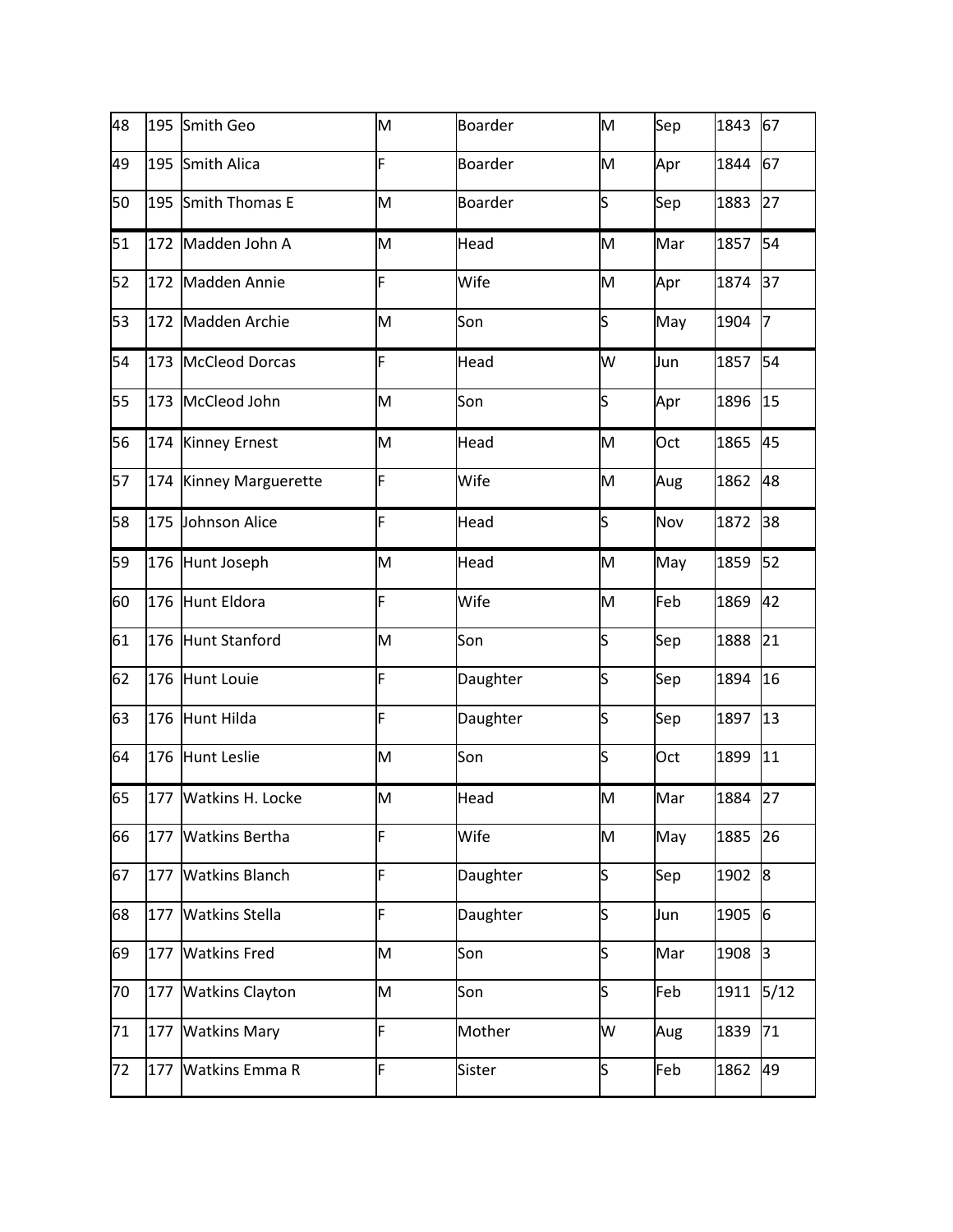| 73 |     | 178 Scoville Ken       | M | Head            | M   | May | 1875 | 36        |
|----|-----|------------------------|---|-----------------|-----|-----|------|-----------|
| 74 | 178 | Scoville Joann?        | M | Wife            | M   | Aug | 1861 | 49        |
| 75 | 179 | McGray William         | M | Head            | ls  | Mar | 1885 | 26        |
| 76 | 179 | <b>McGray Mariah</b>   | F | Mother          | W   | Jun | 1854 | 57        |
| 77 | 180 | <b>Brown Andrew</b>    | M | Head            | M   | Jul | 1859 | 52        |
| 78 | 180 | <b>Brown Josephine</b> | F | Wife            | M   | Sep | 1859 | 52        |
| 79 | 180 | <b>Brown Hilda</b>     | F | Daughter        | S   | Sep | 1892 | 19        |
| 80 | 180 | Cook S S               | M | <b>Boarder</b>  | M   | Mar | 1886 | 24        |
| 81 | 180 | Cook Amanda            | F | <b>Boarder</b>  | M   | Mar | 1881 | 19        |
| 82 | 180 | Cook Hebert            | M | <b>Boarder</b>  | ls  | Aug | 1907 | lз        |
| 83 | 180 | Cook Gordon            | M | <b>Boarder</b>  | S   | Nov | 1909 | $\vert$ 1 |
| 84 | 181 | McCleod Geo (Mr)       | M | Head            | M   | Apr | 1876 | 35        |
| 85 | 181 | <b>McCleod Liley</b>   | F | Wife            | M   | Aug | 1889 | 21        |
| 86 | 181 | <b>McCleod Bessie</b>  | F | Daughter        | s   | Jan | 1910 | $\vert$ 1 |
| 87 | 182 | Nickerson Charles W.   | M | Head            | M   | Dec | 1861 | 49        |
| 88 | 182 | Nickerson Ada          | F | Wife            | M   | Sep | 1863 | 47        |
| 89 | 182 | Nickerson Vear         | M | Son             | M   | Jun | 1886 | 24        |
| 90 |     | 182 Nickerson Willam   | M | Son             | S   | Jun | 1889 | 21        |
| 91 | 182 | Nickerson Benjamin     | M | Son             | S   | Jul | 1896 | 14        |
| 92 | 182 | Nickerson Sheldon      | M | Son             | ls. | Sep | 1897 | 13        |
| 93 | 182 | Nickerson Lottie       | F | Daughter-in-law | M   | Jul | 1891 | 19        |
| 94 | 183 | Abbot Isaac            | M | Head            | M   | Feb | 1835 | 76        |
| 95 | 183 | Abbot Elenor           | F | Wife            | M   | Jul | 1844 | 66        |
| 96 | 183 | Abbot May              | F | Daughter        | ls  | Nov | 1891 | 19        |
| 97 | 183 | Abbot Lincoln          | M | Son             | S   | Jun | 1885 | 25        |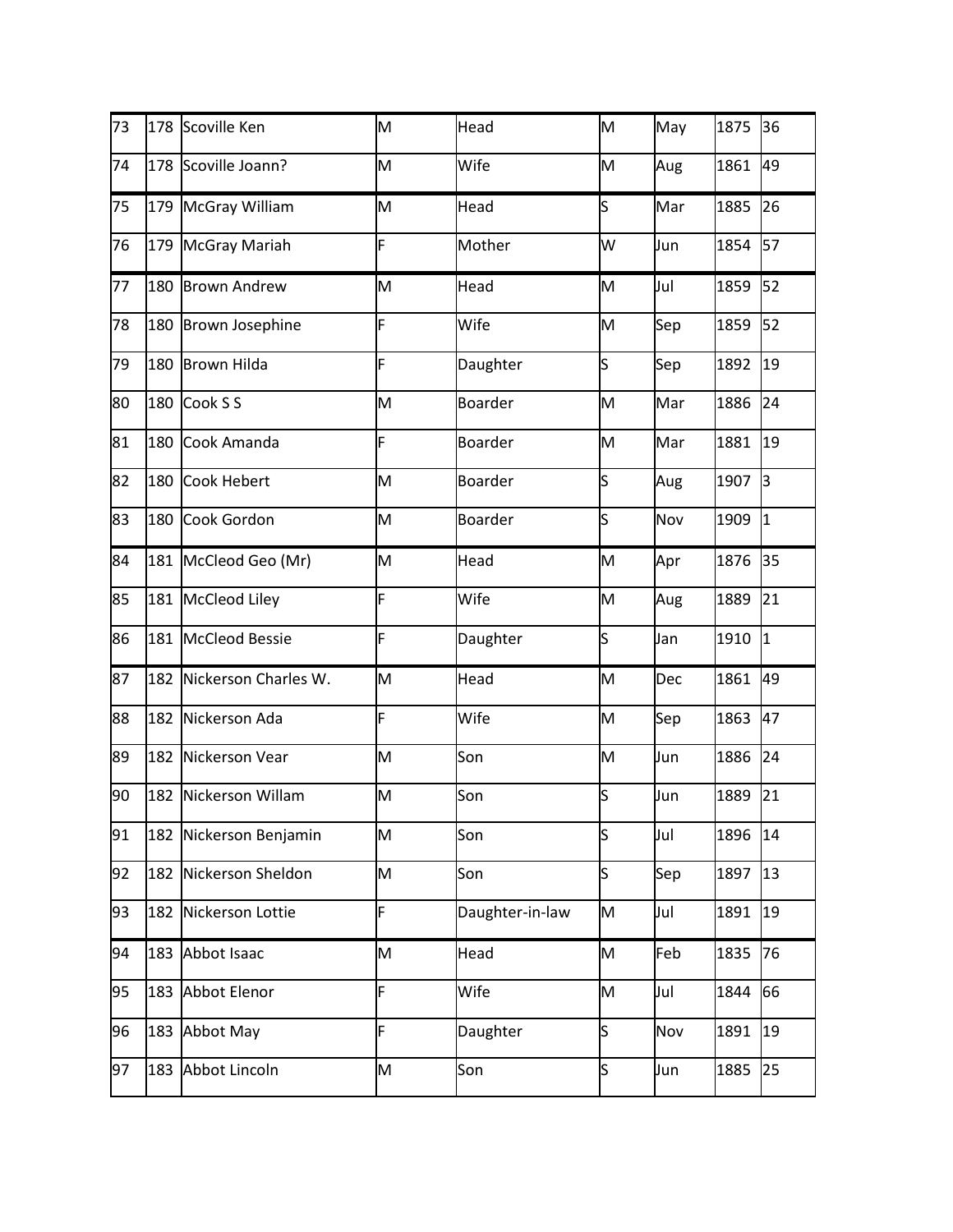| 98  |     | 184 Frost James          | M | Head           | M  | Jan | 1885 | 25             |
|-----|-----|--------------------------|---|----------------|----|-----|------|----------------|
| 99  | 184 | Frost Georgina           | F | Wife           | M  | Oct | 1890 | 20             |
| 100 | 184 | <b>Frost Charles</b>     | M | Son            | S  | Jan | 1909 | $\overline{2}$ |
| 101 | 184 | Frost Hilda              | M | Daughter       | S  | Mar | 1900 | 1              |
| 102 | 185 | Nickerson Vinel R        | M | <b>Boarder</b> | M  | Oct | 1866 | 44             |
| 103 |     | 185 Nickerson Annis      | M | <b>Boarder</b> | M  | Jul | 1869 | 42             |
| 104 | 185 | Nickerson Edward         | M | <b>Boarder</b> | s  | Oct | 1902 | 9              |
| 105 | 186 | Nickerson Smith S        | M | Head           | M  | Jan | 1865 | 46             |
| 106 | 186 | Nickerson Lillian        | F | Wife           | M  | May | 1867 | 44             |
| 107 |     | 186 Nickerson William    | M | Son            | S  | Jun | 1886 | 24             |
| 108 |     | 186 Nickerson Roland     | M | Son            | S  | Jul | 1894 | 16             |
| 109 | 186 | Nickerson Freeman        | M | Son            | S  | Jun | 1895 | 15             |
| 110 |     | 186 Nickerson Elwyn      | M | Son            | s  | Jun | 1895 | 15             |
| 111 | 186 | <b>Nickerson Charles</b> | M | Son            | S  | Feb | 1890 | 11             |
| 112 | 186 | Nickerson Murry          | M | Son            | S  | May | 1902 | 8              |
| 113 |     | 186 Nickerson Leona      | F | Daughter       | ls | Mar | 1905 | 6              |
| 114 |     | 186 Nickerson Hardy      | M | Son            | S  | Jan | 1907 | <sup>4</sup>   |
| 115 |     | 186 Nickerson Betsie?    | F | Daughter       | ls | Feb | 1908 | <sub>3</sub>   |
| 116 |     | 186 Nickerson Samuel     | M | Son            | S  | May | 1910 | 11/12          |
|     |     |                          |   |                |    |     |      |                |
|     |     |                          |   |                |    |     |      |                |
|     |     |                          |   |                |    |     |      |                |
|     |     |                          |   |                |    |     |      |                |
|     |     |                          |   |                |    |     |      |                |
|     |     |                          |   |                |    |     |      |                |